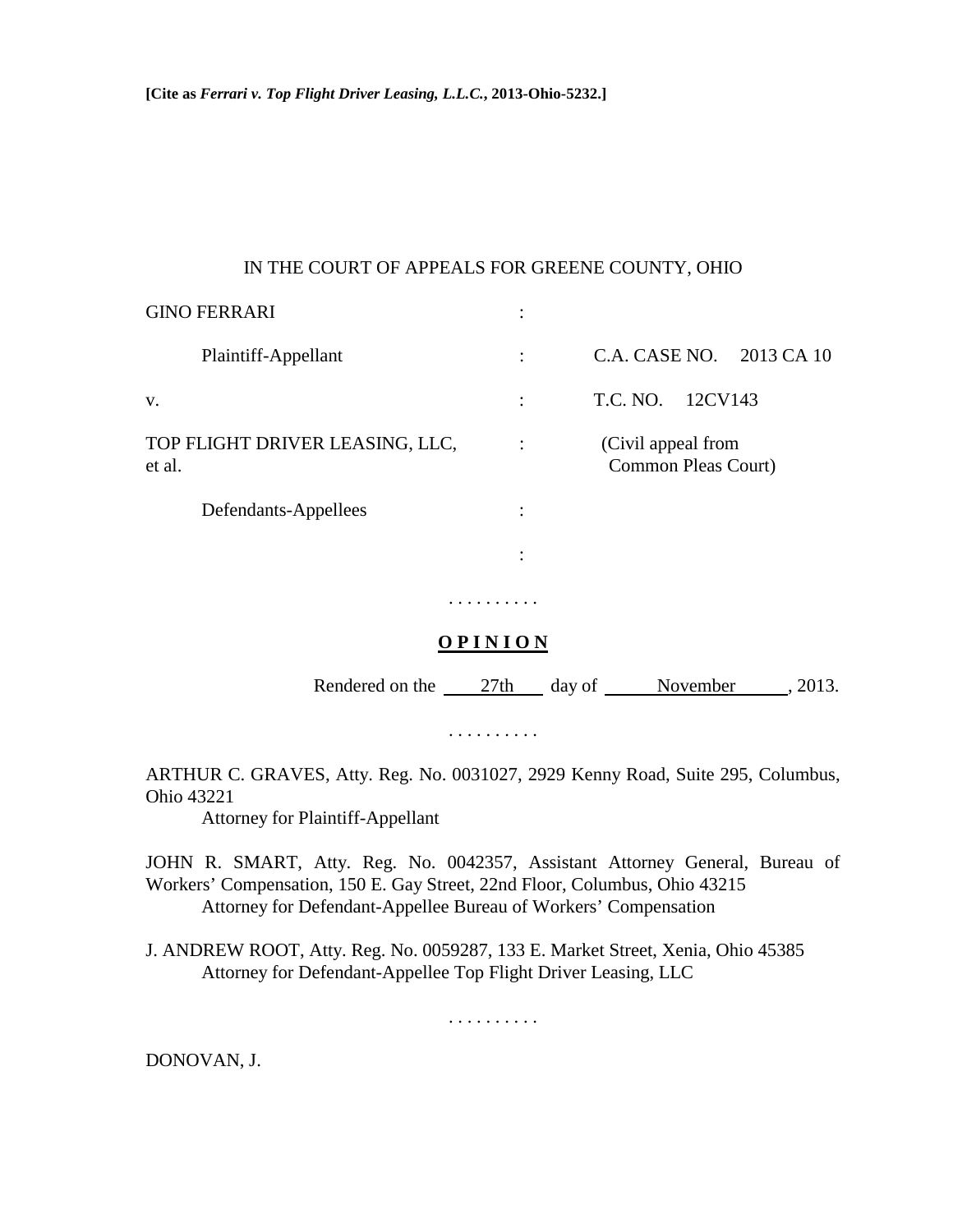## **[Cite as** *Ferrari v. Top Flight Driver Leasing, L.L.C.***, 2013-Ohio-5232.]**

**{¶ 1}** Plaintiff-appellant Gino Ferrari appeals a decision of the Greene County Court of Common Pleas sustaining defendant-appellees Top Flight Driver Leasing, L.L.C. (hereinafter "Top Flight") and the Ohio Bureau of Workers' Compenation's (hereinafter "BWC") motions for directed verdict made at the conclusion of Ferrari's case in chief pursuant to Civ. R. 50. By sustaining Top Flight's motion for directed verdict, the trial court found that Ferrari was an independent contractor, and an employer/employee relationship did not exist for the purpose of eligibility for workers' compensation benefits. Ferrari filed a timely notice of appeal with this Court on March 6, 2013.

**{¶ 2}** Ferrari is a truck driver who picked up and delivered various shipments for Jamestown Transportation, Inc. (hereinafter "Jamestown") and Top Flight. Jamestown is a trucking company located in Dayton, Ohio, that ships and transports goods and materials all over the United States. Jamestown provides its drivers with the trucks and trailers used to carry and transport goods. Jamestown also provides the assignments for its drivers, but the driver has a right of refusal. Top Flight is a company whose sole function is to provide accounting and payroll services to Jamestown.

**{¶ 3}** On April 2, 2007, Ferrari, a Pennsylvania resident, created a limited liability company named AUSAM Enterprises, L.L.C. (hereinafter "AUSAM"). Ferrari testified that he created AUSAM for tax purposes and child support. After incorporating, Ferrari's payments from truck driving were paid directly to AUSAM by Top Flight. Ferrari opened a bank account in the name of AUSAM and paid the expenses he incurred while driving the Jamestown truck with a credit card from the AUSAM account.

**{¶ 4}** On August 7, 2012, Ferrari signed an Independent Contractor Agreement with Top Flight. The agreement stated that Ferrari was not an employee of Top Flight.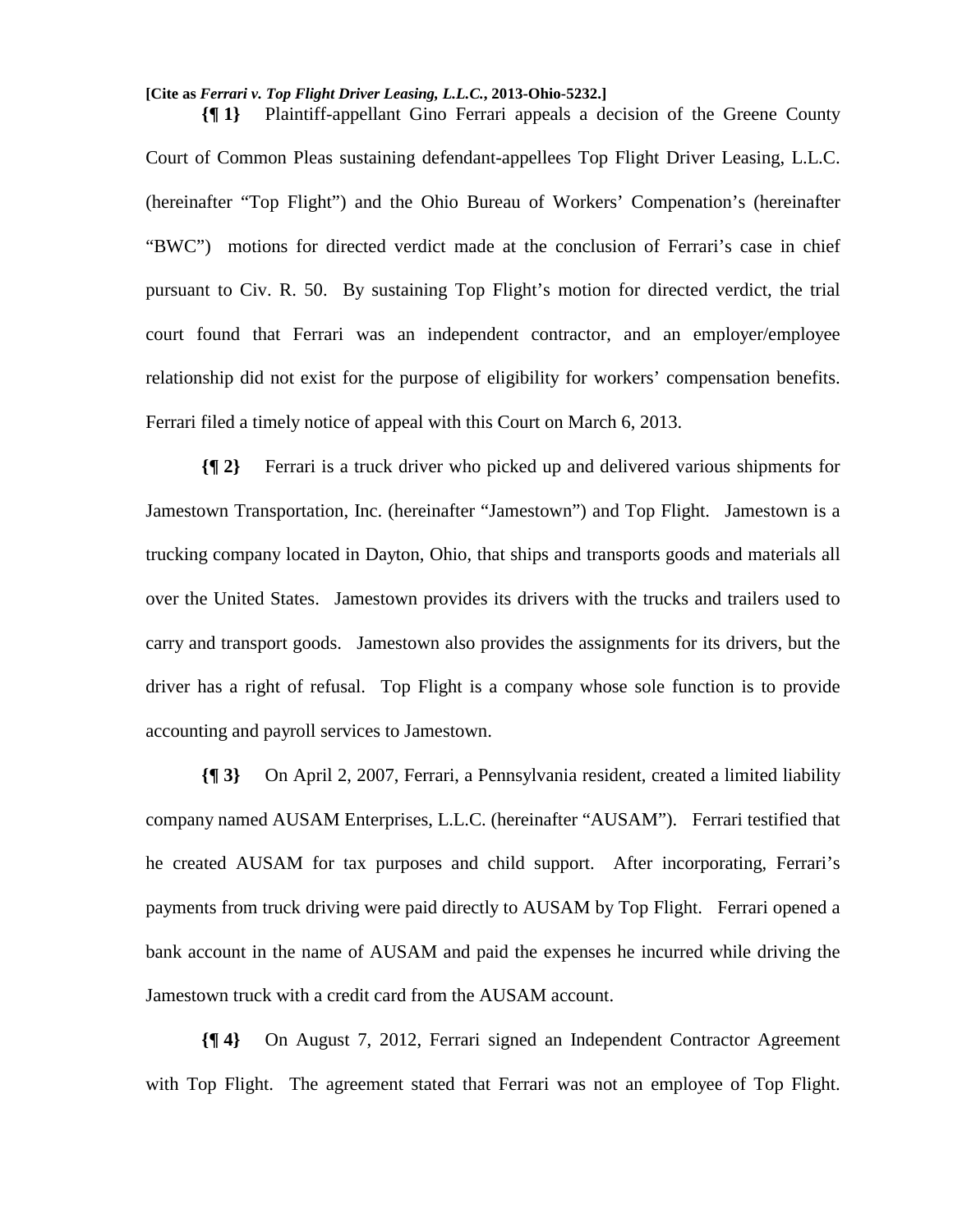The agreement also stated that Ferrari was responsible for his own taxes, would receive a 1099 tax form annually, was responsible for his Social Security tax, and, significantly, would carry his own workers' compensation coverage. Ferrari testified that at no time before or after he created AUSAM did he ever carry his own workers' compensation benefits.

**{¶ 5}** On December 26, 2007, Ferrari was involved in an accident while traveling to pick up a shipment for Jamestown. As a result of the accident, Ferrari was seriously injured. Ferrari filed separate workers' compensation claims with the BWC alleging that he sustained injuries while in the course and scope of his employment with Top Flight or Jamestown. The BWC denied both of Ferrari's claims, and he appealed the administrative decisions to the trial court pursuant to R.C. 4123.512. The trial court assigned separate case numbers to Ferrari's claims against Top Flight and Jamestown, and the cases were not consolidated. Nevertheless, both cases were tried together before a jury on January 31, 2013. At the close of Ferrari's case in chief, the trial court granted directed verdicts in favor of both Top Flight and Jamestown, finding that Ferrari was an independent contractor and, therefore, not entitled to workers' compensation benefits.

**{¶ 6}** It is from this judgment that Ferrari now appeals.

**{¶ 7}** Ferrari's sole assignment of error is as follows:

**{¶ 8}** "THE TRIAL COURT ERRED IN GRATING THE MOTION FOR A DIRECTED VERDICT FILED ON BEHALF OF THE DEFENDANTS."

**{¶ 9}** In his sole assignment, Ferrari contends that the trial court erred when it granted Top Flight's motion for directed verdict made at the close of Ferrari's case in chief. Specifically, Ferrari argues that he presented sufficient evidence at trial to establish that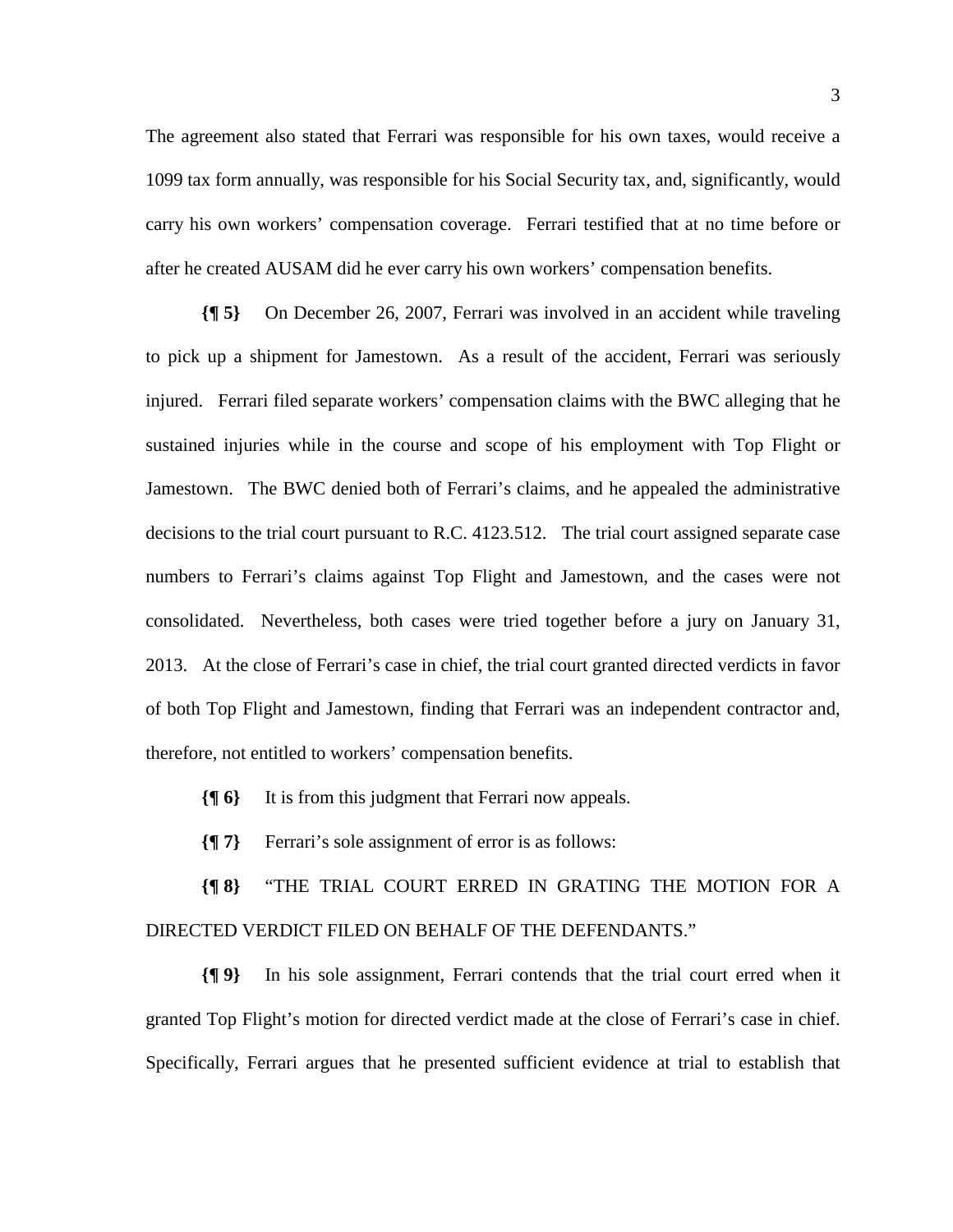reasonable minds could conclude that he was not an independent contractor, but was an employee of Top Flight when the accident occurred. Thus, Ferrari asserts that whether he was employed by Top Flight at the time of the accident was a question that should have been submitted to the jury rather than disposed of through a directed verdict.

**{¶ 10}** Civ.R. 50(A)(4) provides:

When a motion for a directed verdict has been properly made, and the trial court, after construing the evidence most strongly in favor of the party against whom the motion is directed, finds that upon any determinative issue reasonable minds could come to but one conclusion upon the evidence submitted and that conclusion is adverse to such party, the court shall sustain the motion and direct a verdict for the moving party as to that issue.

**{¶ 11}** As this Court recently noted:

We review the grant or denial of directed verdicts *de novo*. In conducting the review, we construe the evidence most strongly in favor of the nonmoving party. A motion for directed verdict must be denied "where there is substantial evidence upon which reasonable minds could reach different conclusions on the essential elements of the claim." *Anousheh v. Planet Ford, Inc.,* 2d Dist. Montgomery Nos. 21960, 21967, 2007-Ohio-4543, ¶ 43. Furthermore, "[i]n deciding a motion for directed verdict, neither the weight of the evidence nor the credibility of the witnesses is to be considered." *Cater v. City of Cleveland*, 83 Ohio St.3d 24, 33, 1998-Ohio-421, 697 N.E.2d 610. *Kademian v. Marger*, 2d Dist.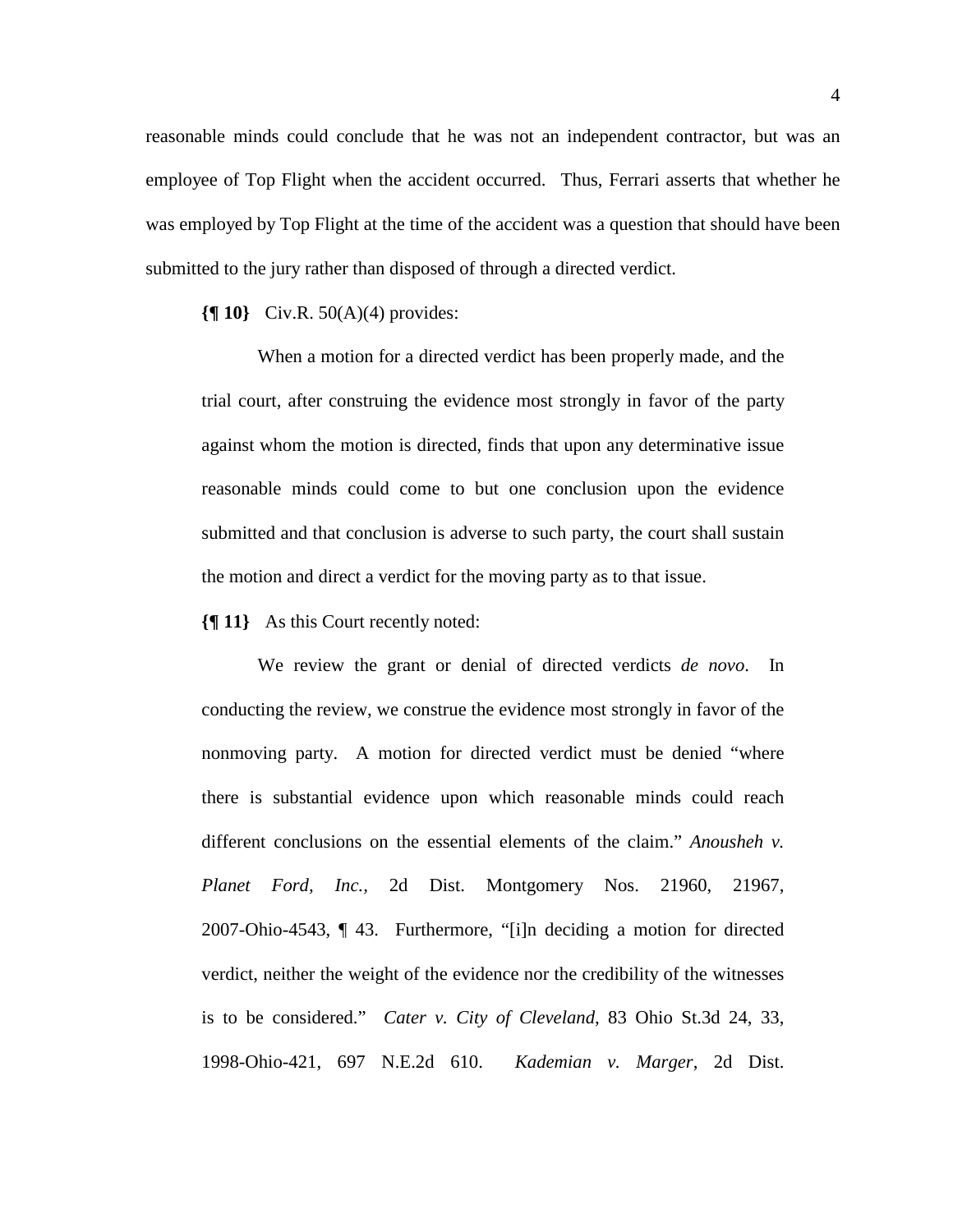Montgomery No. 24256, 2012-Ohio-962, ¶ 56.

**{¶ 12}** "The 'reasonable minds' test calls upon a court to determine only whether there exists any evidence of substantial probative value in support of the claims of the nonmoving party. \* \* \*. " *Lasley v. Nguyen*, 172 Ohio App.3d 741, 2007-Ohio-4086, 876 N.E.2d 1274, ¶ 16 (2d Dist.). "'When a motion for directed verdict is entered, what is being tested is a question of law; that is, the legal sufficiency of the evidence to take the case to jury.'" *Id*., ¶ 17, quoting *Ruta v. Breckenridge-Remy Co.*, 69 Ohio St.2d 66, 430 N.E.2d 935 (1982). The motion "'raises a question of law because it examines the materiality of the evidence, as opposed to the conclusions to be drawn from the evidence.'" *Id.*

**{¶ 13}** The only issue before a trial court in an appeal from a staff hearing officer's order is the claimant's right to receive, or to continue to receive, workers' compensation benefits. *Afrates v. Lorain*, 63 Ohio St.3d 22, 584 N.E.2d 1175 (1992), at paragraph one of the syllabus; R.C. 4123.512(D). In addition to showing that the injury caused the disability, to establish a right to benefits the claimant must show that the injury arose out of and in the course of employment. *White Motor Corp. v. Moore*, 48 Ohio St.2d 156, 357 N.E.2d 1069 (1976), at paragraph one of the syllabus (which in part requires the claimant to prove his employment status). The claimant must show that, at the time he was injured, he was an "employee," as that word is defined in the workers' compensation statute. See R.C. 4123.01(A)(1).

**{¶ 14}** "'The chief test in determining whether one is an employee or an independent contractor is the right to control the manner or means of performing the work.' *Bobik v. Indus. Comm.*, 146 Ohio St. 187, 64 N.E.2d 829 (1946), paragraph one of the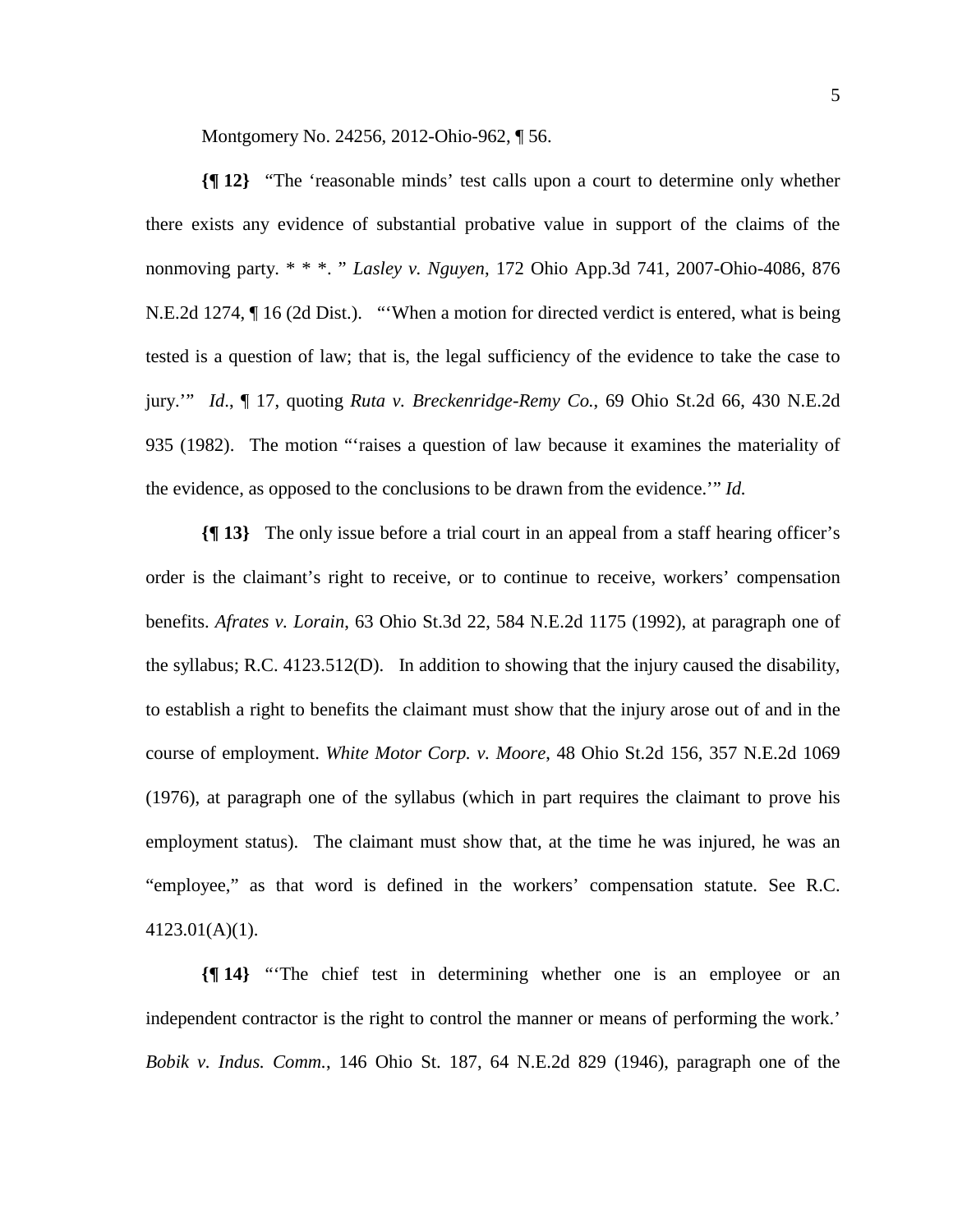syllabus; see also *Foran v. Fisher Foods*, 17 Ohio St.3d 193, 194, 478 N.E.2d 998 (1985) (holding that 'one who exercises day-to-day control over the employee will be considered as the employer'). 'If such right is in the employer, the relationship is that of employer and employee; but if the manner or means of performing the work is left to one responsible to the employer for the result alone, an independent contractor relationship is created.' *Pusey v. Bator*, 94 Ohio St.3d 275, 279, 762 N.E.2d 968 (2002), citing *Bobik* at paragraph two of the syllabus." *State ex rel. Nese v. State Teachers Retirement Bd. of Ohio*, 136 Ohio St.3d 103, 2013-Ohio-1777, 991 N.E.2d 218, ¶ 33.

**{¶ 15}** In *Nese*, the Ohio Supreme Court reiterated its holding in *Gillum v. Indus. Comm.*, 141 Ohio St. 373, 382, 48 N.E.2d 234 (1943), wherein it stated as follows:

The control of the work reserved in the employer which effects a master-servant relationship is control of the means and manner of performance of the work, as well as of the result; an independent contractor relationship exists where the person doing the work is subject to the will of the employer only as to the result, but not as to the means or manner of accomplishment. Thus, a person employed to perform certain work is not necessarily a mere servant because the contract provides that the work shall be subject to the approval or satisfaction of the employer. Such a provision is not an assumption by the employer of the right to control the person employed as to the details or method of doing the work, but is only a provision that the employer may see that the contract is carried out according to the plans.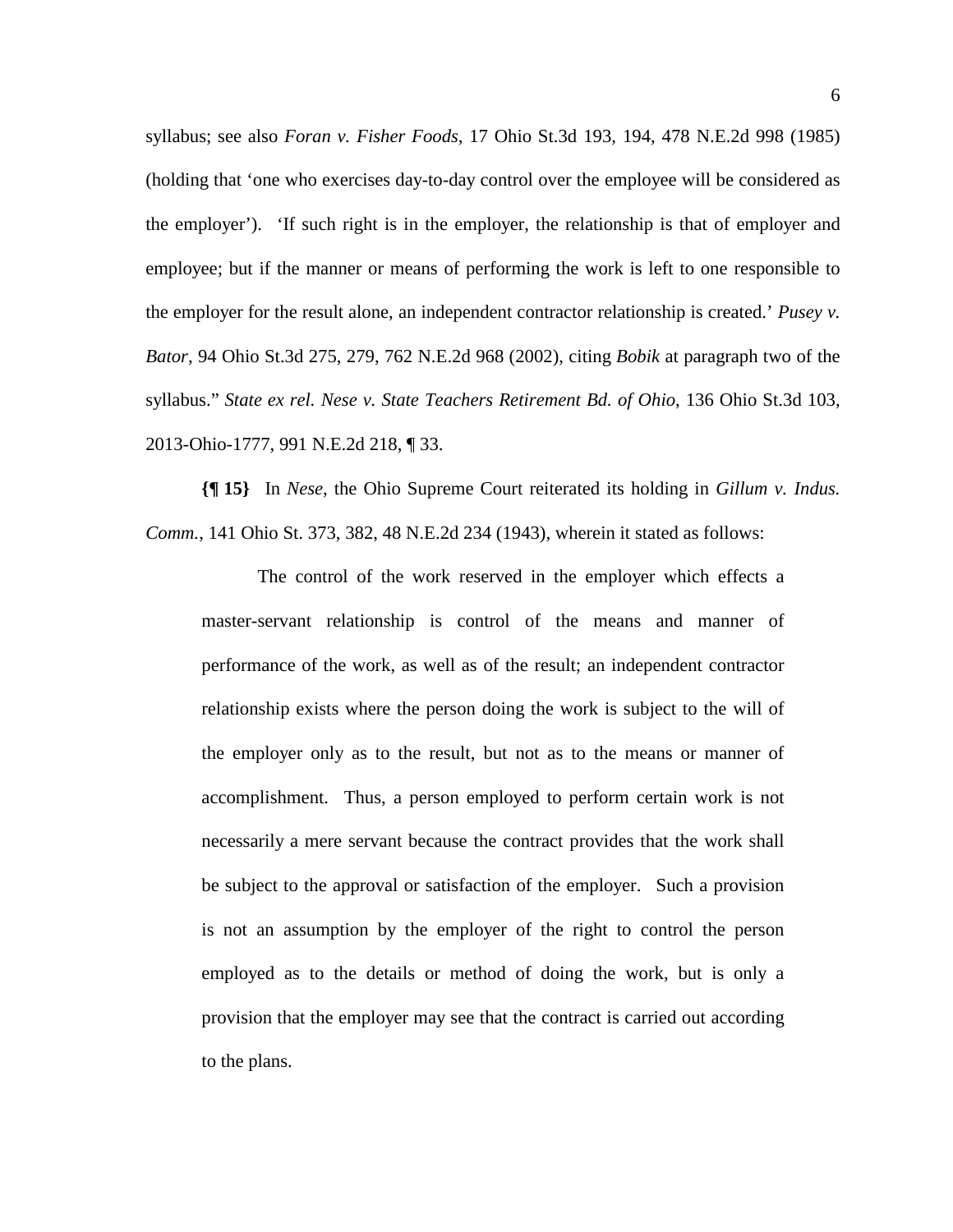**{¶ 16}** Clearly, in determining who has the right to control the work, we must look at the individual facts of each case. The factors to be considered include, but are not limited to, such indicia as who controls the details and quality of the work; who controls the hours worked; who selects the materials, tools, and personnel used; who selects the routes traveled; the length of employment; the type of business; the method of payment; and any pertinent agreements or contracts. *Bostic v. Connor*, 37 Ohio St.3d 144, 146, 524 N.E.2d 881 (1988).

**{¶ 17}** Initially, we note that when asked if he considered Top Flight to be his employer at the time of the accident, Ferrari unequivocally stated, " No." In fact, Ferrari testified throughout the trial that he believed he was an employee of Jamestown and not Top Flight. It is undisputed that Jamestown and Top Flight were two separate business entities.

**{¶ 18}** Standing alone, Ferrari's testimony regarding his belief that he was not employed by Top Flight is not dispositive of whether he was an independent contractor. However, we also note that on or about August 8, 2007, Ferrari signed an independent contractor agreement with Top Flight. The agreement stated as follows:

RE: Independent Contractor Status

The undersigned hereby acknowledges that he/she is an independent contractor with Top Flight Driver Leasing, L.L.C., P.O. Box 2, Jamestown, OH, 45335. This means that he/she is not an employee (as defined by the IRS) and is responsible for his/her own Federal, State, Local taxes, Workers' Compensation, and Social Security deductions on the income he/she receives from the job he/she performs. The amount paid to him/her will be reported to him/her and the Internal Revenue Service on the Form 1099.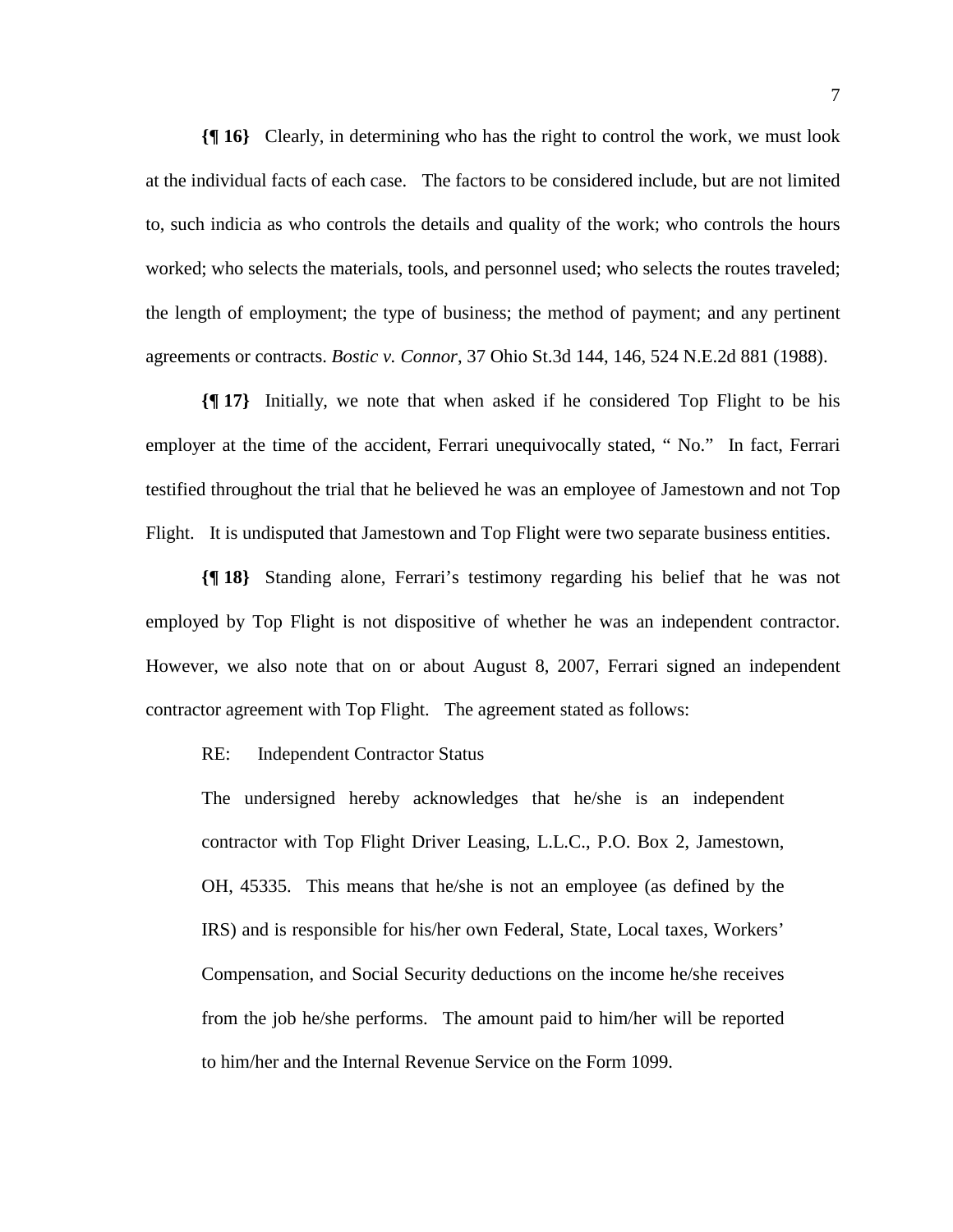**{¶ 19}** Upon review, we conclude that the record is devoid of any evidence which establishes that Ferrari was an employee of Top Flight. All Top Flight did was issue Ferrari his payment for the miles he drove when picking up and transporting goods in the truck and trailer provided by Jamestown. Top Flight did not direct Ferrari where to go, provide him with jobs, nor did it in any way control the methods he used to complete his pickups and deliveries. Clearly, the facts in the instant case establish that Ferrari was not an employee of Top Flight, rather he was independent contractor.

**{¶ 20}** Significantly, Top Flight did not issue the payments directly to Ferrari. Rather, Top Flight issued the checks to AUSAM, the limited liability company created by Ferrari in order to take advantage of certain federal and state tax deductions, as well as avoid having to pay additional child support. Ferrari, in turn, received his personal income from his business, AUSAM, as indicated by his 2007 income taxes. The income earned from Ferrari's work at Jamestown and Top Flight was paid to his corporation, and through his corporation, to himself. Thus, Ferrari was not an "employee" of Jamestown nor Top Flight pursuant to R.C. 4123.01(A)(2).

**{¶ 21}** Finally, the 1099 tax form issued by Top Flight in 2007 was issued to "Gino Ferrari DBA AUSAM Enterprises, L.L.C.," with a tax identification number of 20-8772366. Ferrari also filed his 2007 federal income tax return stating his income from his employer, Ausam Enterprises. R.C.  $4123.01(A)(2)(c)$  excludes from the definition of "employee" an individual who has incorporated himself or herself. Such individuals must notify the BWC in writing that they want to elect self-coverage in order to fall within the Ohio workers' compensation system. R.C.  $4123.01(A)(2)(c)$ . Ferrari testified that, although he